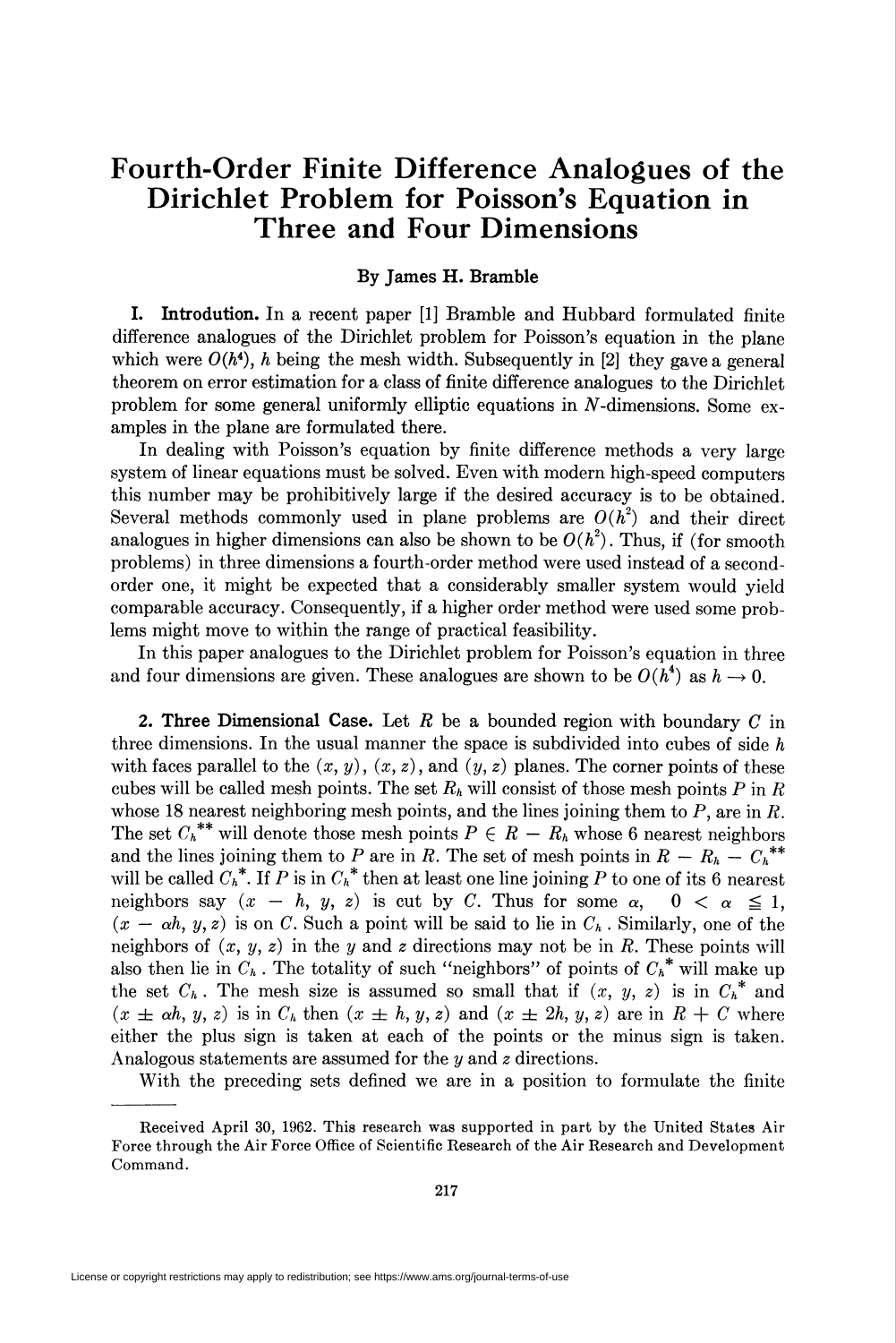difference problem. The exact problem to be approximated is

(2.1) 
$$
\Delta u = F \text{ in } R
$$

$$
u = f \text{ on } C,
$$

where  $\Delta$  is the Laplace operator,  $\frac{\partial}{\partial x^2} + \frac{\partial}{\partial y^2} + \frac{\partial}{\partial z^2}$ , and F and f are sufficiently smooth functions defined in  $R$  and on  $C$  respectively.

At a point  $(x, y, z)$  of  $R_h$  we approximate  $\Delta u$  by

$$
\Delta_h u(x, y, z) = \frac{1}{6h^2} \left\{ 2[u(x+h, y, z) + u(x-h, y, z) + u(x, y+h, z) + u(x, y-h, z) + u(x, y, z+h) + u(x, y, z-h) \right\} + u(x+h, y+h, z) + u(x+h, y-h, z) + u(x-h, y+h, z) + u(x-h, y-h, z) + u(x+h, y, z+h) + u(x+h, y, z-h) + u(x-h, y, z+h) + u(x-h, y, z-h) + u(x, y+h, z+h) + u(x, y-h, z-h) + u(x, y-h, z+h) + u(x, y-h, z-h) - 24u(x, y, z) \right\}.
$$

By approximating  $\frac{\partial}{\partial x^2} + \frac{\partial}{\partial y^2}$  by means of

$$
\Delta_{h(x,y)}^+ u = \frac{1}{h^2} [u(x+h, y, z) + u(x-h, y, z) + u(x, y+h, z) + u(x, y-h, z) - 4u(x, y)]
$$

and

$$
\Delta_{h(x,y)}^{\times} u = \frac{1}{2h^2} \left[ u(x+h, y+h, z) + u(x+h, y-h, z) + u(x-h, y+h, z) + u(x-h, y-h, z) - 4u(x, y) \right]
$$

with similar considerations in the  $(x, z)$  and  $(y, z)$  planes it is easy to see that  $\Delta_h u$ given by  $(2.2)$  is just

$$
\Delta_h u = \tfrac{1}{2} \{\Delta_{h(x,y)} u + \Delta_{h(x,z)} u + \Delta_{h(y,z)} u\},
$$

where

$$
\Delta_{h(x,y)}u = \frac{1}{3}\Delta^+_{h(x,y)}u + \frac{2}{3}\Delta^{\times}_{h(x,y)}u.
$$

From this structure it is not difficult to see that

(2.3) 
$$
\left| \Delta_h u - \left( \Delta u + \frac{h^2}{6} \Delta^2 u \right) \right| \leq \frac{M_6}{10} h^4,
$$

where  $M_i$  is a uniform bound for any *i*th partial derivative of u in  $R + C$ .

At a point of  $C_h^{\ast\ast}$  we define

$$
(2.4) \quad \Delta_h^{**}u = \frac{1}{h^2} \left[ u(x+h, y, z) + u(x-h, y, z) + u(x, y+h, z) \right. \\ \left. + u(x, y-h, z) + u(x, y, z+h) + u(x, y, z-h) - 6u(x, y, z) \right].
$$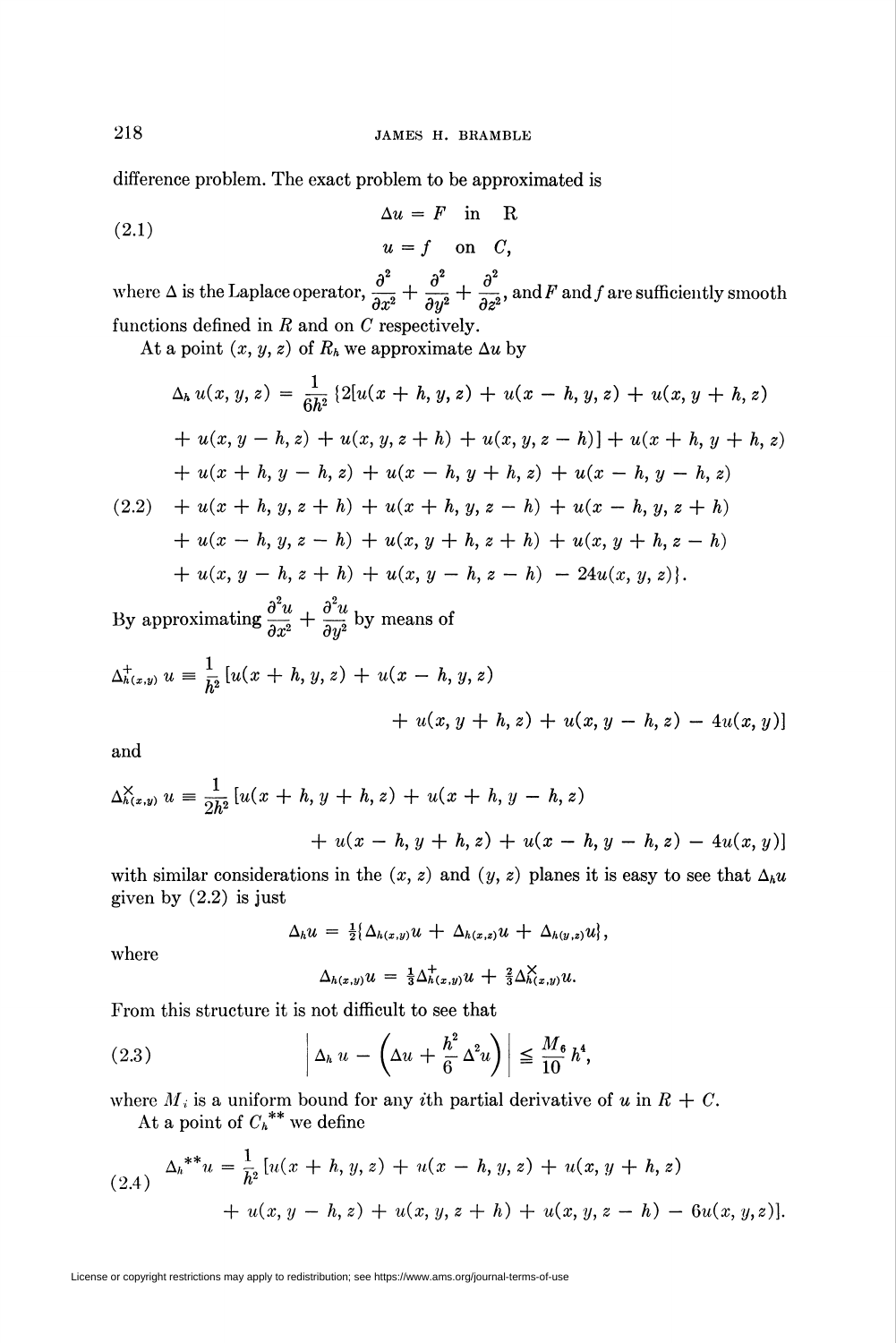The inequality

$$
(2.5) \t\t\t |\Delta_h^{**}u - \Delta u| \le \frac{M_4}{4}h^2
$$

holds at points of  $C_h^{**}$ .

have that At a point of  $C_h^*$  the pure second partial derivatives are approximated to  $O(h^2)$ , if necessary by an unbalanced four-point formula which includes a point of  $C_h$ . (See [1]). For example, if  $(x, y, z)$  is in  $C_h^*$  and  $(x - \alpha h, y, z) \in C_h$  then we

$$
(2.6) \quad \begin{aligned} \left| u_{xx}(x,y,z) - h^{-2} \left\{ \left( \frac{\alpha - 1}{\alpha + 2} \right) u(x+2h,y,z) + \frac{2(2 - \alpha)}{\alpha + 1} u(x+h,y,z) \right. \\ \left. + \frac{6}{\alpha(\alpha + 1)(\alpha + 2)} u(x - \alpha h, y, z) - \frac{3 - \alpha}{\alpha} u(x,y,z) \right\} \right| &\leq \frac{M_4}{6} h^2 + \frac{M_5}{6} h^3. \end{aligned}
$$

If the neighbors of  $(x, y, z)$  in the y and z direction are in R then we define on  $C_h^*$ 

$$
\Delta_h^* u = \frac{1}{h^2} \left\{ \frac{\alpha - 1}{\alpha + 2} u(x + 2h, y, z) + \frac{2(2 - \alpha)}{\alpha + 1} u(x + h, y, z) + \frac{6}{\alpha(\alpha + 1)(\alpha + 2)} u(x - \alpha h, y, z) + u(x, y + h, z) + u(x, y - h, z) + u(x, y, z + h) + u(x, y, z - h) - 3 \frac{\alpha + 1}{\alpha} u(x, y, z) \right\}.
$$

It is easy to see that

(2.8) 
$$
|\Delta_h^* u - \Delta u| \leq \frac{M_4}{2} h^2 + \frac{M_5}{2} h^3.
$$

(See [1]). At each point of  $C_h^* A_h^*$  is defined analogously, using the four-point approximation when needed.

As our approximating problem we consider the following linear system

$$
\Delta_h U(P) = F(P) + \frac{h^2}{6} \Delta F(P), \qquad P \in R_h
$$
  
(2.9)  

$$
\Delta_h^{**} U(P) = F(P), \qquad P \in C_h^{**}
$$
  

$$
\Delta_h^* U(P) = F(P), \qquad P \in C_h^*
$$
  

$$
U(P) = f(P), \qquad P \in C_h
$$

for the determination of U at the points of  $R_h + C_h^* + C_h^{**}$ . The system (2.9) is not of positive type (see e.g., Forsythe and Wasow [3]) however, it does have the properties of "interior positivity" and "strict diagonal dominance". (See [1]). As in the case of the plane [1] these conditions will suffice to show that if

$$
\epsilon(P) = u(P) - U(P)
$$

then,

$$
(2.10) \qquad \qquad \vert \epsilon(P) \vert_M = O(h^4),
$$

where the subscript M denotes the maximum over all  $P \in R_h + C_h^* + C_h^{**}$ .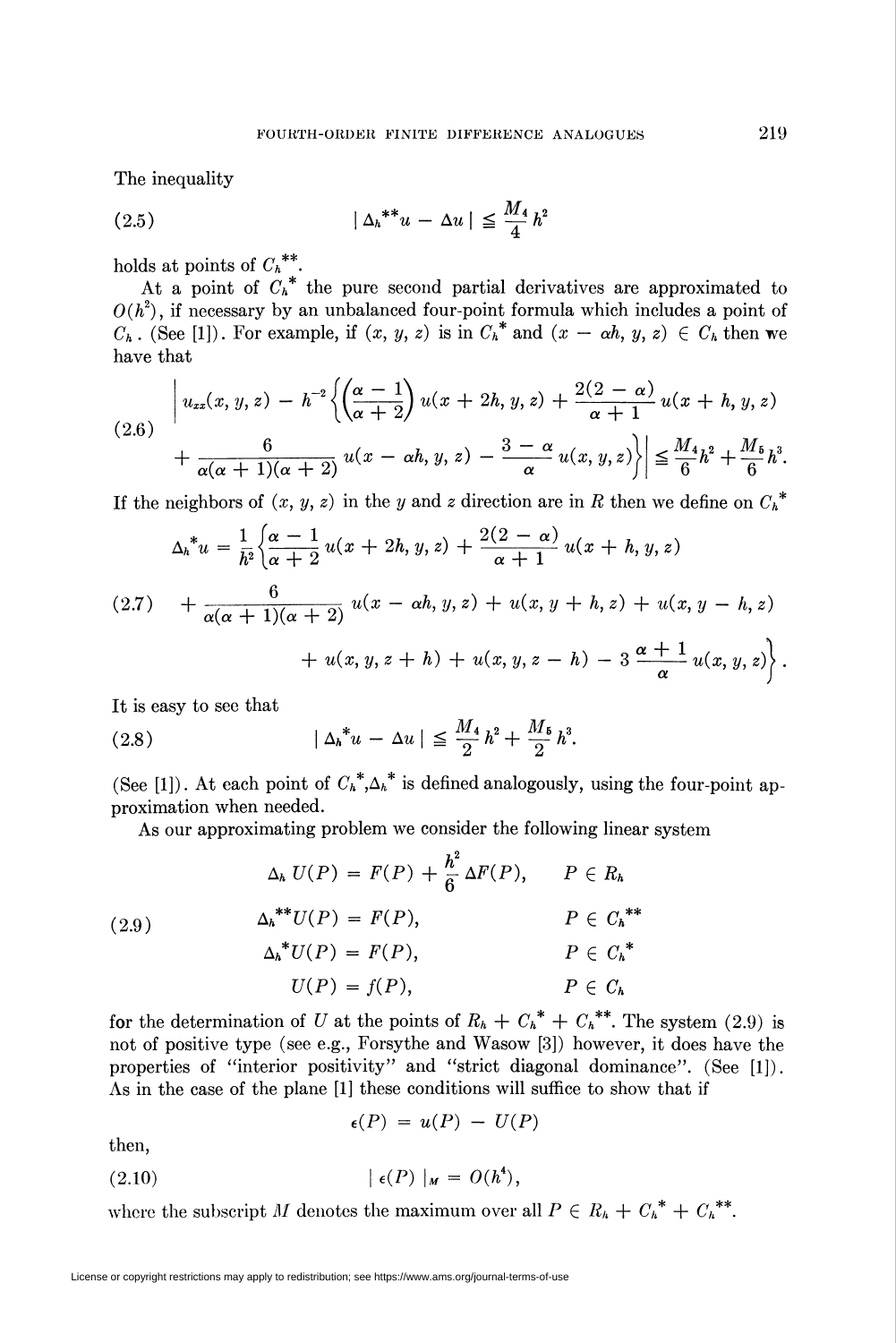The method of proof follows closely that given by Bramble and Hubbard in [1]. Let  $G_h(P, Q)$  be the "Green's function" defined by

(2.11) 
$$
\Delta_{h,P}G_{h}(P, Q) = -h^{-3}\delta(P, Q), \qquad P \in R_{h}
$$

$$
\Delta_{h,P}^{**}G_{h}(P, Q) = -h^{-3}\delta(P, Q), \qquad P \in C_{h}^{**}
$$

$$
G_{h}(P, Q) = \delta(P, Q), \qquad P \in C_{h}^{*},
$$

for each  $Q \in R_h + C_h^{**} + C_h^*$ . By the usual means it may be shown that  $G_h(P, Q) \geq 0$ . It may be easily verified that any mesh function  $V(P)$  defined for  $P \in R_h + C_h$ <sup>\*\*</sup> +  $C_h$ <sup>\*</sup> satisfies the identity

$$
(2.12) \quad V(P) = h^3 \sum_{Q \in R_h} G_h(P,Q) [-\Delta_h V(Q)]
$$
  
+ 
$$
h^3 \sum_{Q \in G_h \bullet \bullet} G_h(P,Q) [-\Delta_h^{\ast \ast} V(Q)] + \sum_{Q \in G_h \bullet} G_h(P,Q) V(Q).
$$

In particular, if we take

 $V(P) = 1, \quad P \in R_h + C_h^{**}$ 

and

$$
V(P) = 0 \quad \text{for} \quad P \in C_h^*
$$

then we obtain

$$
(2.13) \t\t\t 1 \geq h \sum_{Q \in C_h^{**}} G_h(P, Q).
$$

Because of the interior positivity of (2.9) it can be seen that if

(2.14) 
$$
\Delta_h W(P) \geq 0, \qquad P \in R_h
$$

$$
\Delta_h^{**} W(P) \geq 0, \qquad P \in C_h^{**}
$$

then

$$
W(Q) \leq \max_{P \in C_h^*} W(P), \qquad Q \in R_h + C_h^{**} + C_h^*.
$$

This is just an interior maximum principle. By making use of (2.14) it can be readily shown as was done in [1] that

(2.15) 
$$
h^3 \sum_{Q \in R_h} G_h(P, Q) \leq \frac{d^2}{24},
$$

where  $d$  is the diameter of  $R$ .

Let us now apply (2.12) to  $\epsilon(P)$ . Making use of the (2.13) and (2.15) and the fact that  $G_h(P, Q) \geq 0$  we have that

$$
(2.16) \quad |\epsilon(P)| \leq \frac{d^2}{24} \left[ \max_{Q \in R_h} |\Delta_h \epsilon(Q)| \right] \quad + h^2 \left[ \max_{Q \in C_h^{**}} |\Delta_h^{**} \epsilon(Q)| \right] + \sum_{Q \in C_h^{**}} G_h(P,Q) \left[ \epsilon(Q) \right].
$$

From  $(2.3)$ ,  $(2.5)$  and  $(2.9)$  it follows that

$$
(2.17) \qquad \vert \epsilon(P) \vert \leq \left[ \frac{d^2}{240} M_6 + \frac{M_4}{4} \right] h^4 + \sum_{Q \in C_h^*} G_h(P, Q) \vert \epsilon(Q) \vert.
$$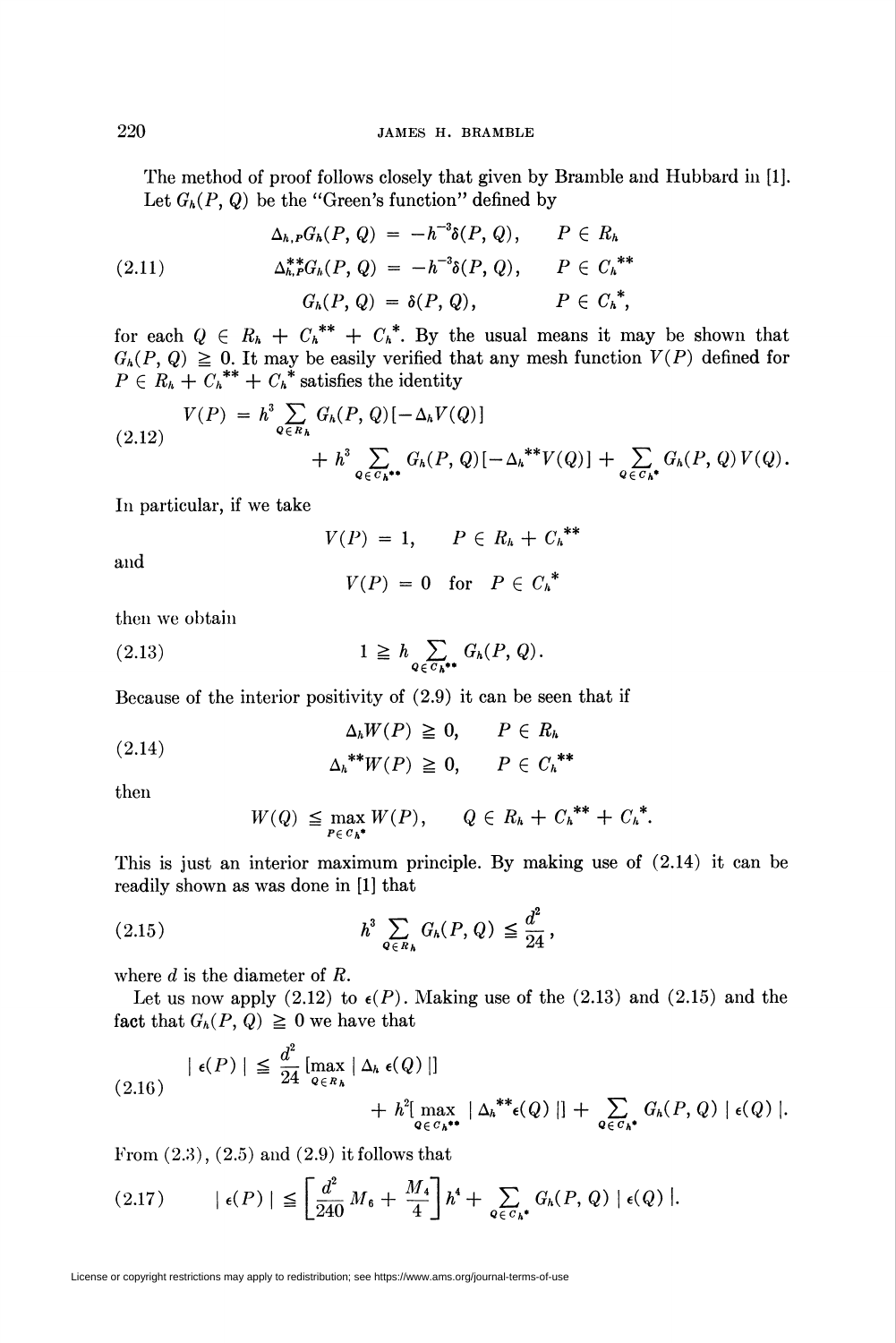Now if we use the definition of  $\Delta_h^*$  ((2.7) or the appropriate analogue of (2.7)) <br>i the fact that  $\epsilon(P) = 0$ ,  $P \in C_h$  we find that and the fact that  $\epsilon(P) = 0$ ,

$$
(2.18) \qquad |\epsilon(P)| \leq \frac{5}{6} |\epsilon|_{M} + \frac{h^2}{6} |\Delta_{h}^{*} \epsilon(P)|, \qquad P \in C_{h}^{*}.
$$

But, from (2.9) and (2.8)

(2.19) 
$$
|\Delta_{h}^{*}(\mathbf{P})| = |\Delta_{h}^{*}u(\mathbf{P}) - \Delta u(\mathbf{P})| \leq \frac{M_{4}}{2}h^{2} + \frac{M_{5}}{2}h^{3}.
$$

Hence, combining  $(2.18)$  and  $(2.19)$ , we have

$$
(2.20) \qquad |\epsilon(P)| \leq \frac{5}{6} |\epsilon|_M + \left(\frac{M_4}{12} + \frac{M_5}{12}h\right)h^4, \qquad P \in C_h^*
$$

Now, since  $\sum_{\mathbf{Q} \in \mathcal{C}_h^*} G_h(P, Q) \leq 1$ , we have from (2.17) and (2.20)

(2.21) 
$$
|\epsilon(P)| \leq \left[\frac{d^2}{240} M_6 + \frac{h}{12} M_5 + \frac{1}{3} M_4\right] h^4 + \frac{5}{6} |\epsilon|_M.
$$

Since the right hand side of  $(2.21)$  is independent of P we conclude that

(2.22) 
$$
|\epsilon|_M \leqq \left[\frac{d^2}{40} M_6 + \frac{h}{2} M_5 + 2M_4\right] h^4.
$$

This shows that the overall error produced in replacing problem (2.1) by (2.9) is  $O(h^4)$ .

**3. Higher Dimensional Problems.** Let us assume that the sets  $R_h$ ,  $C_h^{**}$ ,  $C_h^{**}$ , and  $C_h$  have been defined in a manner analogous to that of the preceding section.

In formulating  $O(h^4)$  analogues to (2.1) in N dimensions we could use the direct analogues of (2.4) and (2.7). The problem reduces to that of finding the analogue of (2.2) at a point  $(x_1, \cdots, x_N) \in R_h$ .

Let us proceed as described after  $(2.2)$  and consider various two dimensional planes through P and the Laplace difference operators in these respective planes. It turns out that if we define

$$
(3.1) \quad \Delta_h u = \frac{1}{N-1} \left\{ \sum_{\substack{i=1,\dots,N-1 \\ j>i}} \left[ \frac{4-N}{3} \Delta_{h(x_i,x_j)}^+ u + \frac{N-1}{3} \Delta_{h(x_i,x_j)}^{\times} u \right] \right\}
$$

then the relation

(3.2) 
$$
\left| \Delta_h u - \left( \Delta u + \frac{N-1}{6} h^2 \Delta^2 u \right) \right| = O(h^4)
$$

is valid in  $R_h$ . In order that (3.1) be of positive type (see, e.g., [3]) it is necessary that  $N \leq 4$ . For  $N = 2$ , (3.1) is the usual nine-point formula in the plane and for  $N = 3$ , (3.1) reduces to (2.2) of Section II. The case  $N = 4$  is interesting in that

$$
(3.3) \qquad \Delta_h \, u = \frac{1}{3} \left\{ \sum_{\substack{i=1,\dots,3 \\ j \geq 2,\dots,4}} \Delta_{h(x_i,x_j)}^{\times} u \right\},
$$